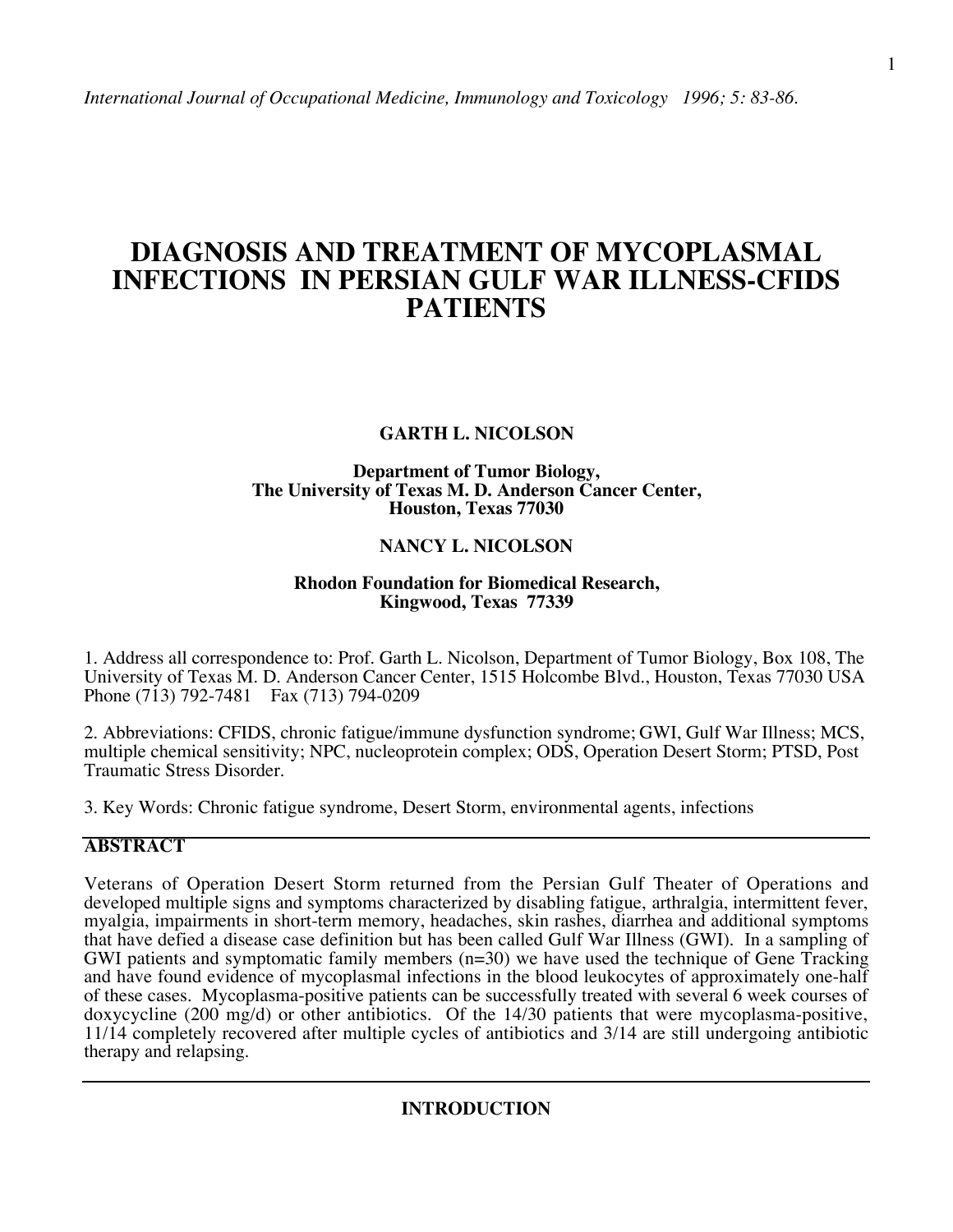Service in Operation Desert Storm/Desert Shield resulted in a variety of chronic health conditions for over 50,000 U.S. participants. These chronic conditions include illnesses that are characterized by multiple signs and symptoms, such as disabling fatigue, intermittent fever, arthralgia, myalgia, impairments in short-term memory, headaches, skin rashes and other symptoms. Although it has been conceded that many Operation Desert Storm (ODS) veterans have medical problems, the overlapping nature of the signs and symptoms of these chronic illnesses (called Gulf War Illness or GWI) are not well established as criteria for particular diseases or common diagnosis categories (NIH Technology Assessment Workshop Panel, 1990). Thus veterans with GWI have been have been diagnosed with psychological problems such as Post Traumatic Stress Disorder (PTSD) or with well recognized illnesses such as asthma or given a diagnosis of unknown disorder.

Part of the confusion of diagnosing GWI may be that collectively the signs and symptoms of GWI do not readily fit into a common case diagnosis (Cotton, 1992; Boaz Milner et al., 1994). Although the concept of a distinct syndrome (GWI or Gulf War Syndrome) peculiar to ODS veterans has been advanced, it has not been proven (Boaz Milner et al., 1994), and the absence of a distinct diagnosis may have delayed effective treatment of GWI (Nicolson et al., 1995).

A variety of causes have been proposed for GWI (Nicolson et al., 1995). Endemic parasites such as *Leishmaniasis* and bacteria such as *Cholera* could result in some of the symptoms of some of the GWI patients; however, tests are available for these infections. There is no published evidence that such endemic parasites or bacteria are causing the signs and symptoms of GWI in a large fraction of patients. Some soldiers may have contracted *Leishmania tropica*, resulting in viscerotropic leishmaniasis (Magill et al., 1993). The most common signs and symptoms of GWI, however, do not fit with this explanation.

 GWI is characterized by long and variable incubation times, ranging from months to years after presumed exposure. In addition, many of the symptoms have a cyclic nature, such as the relapsing fevers and other symptoms. Finally, the appearance of GWI signs and symptoms in immediate family members is consistent with a disease caused by biological agent(s) (Nicolson and Nicolson, 1996). Kizer et al. (1995) recently studied several U.S. National Guard and Reserve military units for evidence of health problems associated with ODS service. In this study, the ODS-deployed soldiers had much higher frequencies of chronic health problems than soldiers in the same units who were not deployed during ODS.

The most common signs and symptoms of GWI include aching joints, chronic fatigue, arthralgia, myalgia, memory loss, headaches, sleeping difficulties, skin rashes, loss of concentration, depression, muscle spasms, nervousness, diarrhea, blurred vision, anxiety, problems breathing, chest and heart pain, dizziness, nausea, stomach pain, photophobia, loss of balance, hives, frequent coughing, chemical sensitivities, eye pain and other vision problems and bleeding gums and other dental problems (see Figure 1 of Nicolson et al., 1995). Autoimmune-like symptoms are also seen in some GWI patients. Since immediate family members have also presented with similar signs and symptoms, it is likely that some GWI patients have a transmittable disorder (Nicolson and Nicolson, 1996). Other ODS veterans may eventually have their diagnoses linked to chemical exposures, such as oil spills and fires, smoke from military operations, chemicals on clothing, pesticides, chemoprophylactic agents, chemical weapons and others. In some cases, such exposure may have resulted in Multiple Chemical Sensitivities (MCS). MCS shares some but not all of the signs and symptoms listed above, including immune dysfunction (Vojdani et al., 1992). However, the apparent spread of GWI to immediate family members is not consistent with a diagnosis of MCS. In our study of 650 ODS veterans with GWI, only a portion  $(\sim 25\%)$  complained of MCS signs and symptoms (Nicolson et al., 1995). Fine sand exposure was rather ubiquitous during the ODS deployment, and continued pulmonary exposure could have resulted in immunosuppression in some soldiers and eventually infection by opportunistic microorganisms. Continuous exposure to fine sand particles  $\left($   $\lt 1 \right)$   $\mu$ m diameter) can result in hyperergic lung conditions, and in more severe cases pneumonitis (Korényi-Both et al. 1996).

# **Gulf War Illness and Chronic Fatigue/Immune Dysfunction Syndrome**

When we compared the 30 most common signs and symptoms of GWI to Chronic Fatigue Syndrome or Chronic Fatigue-Immune Dysfunction Syndrome (CFIDS), there was almost an identical match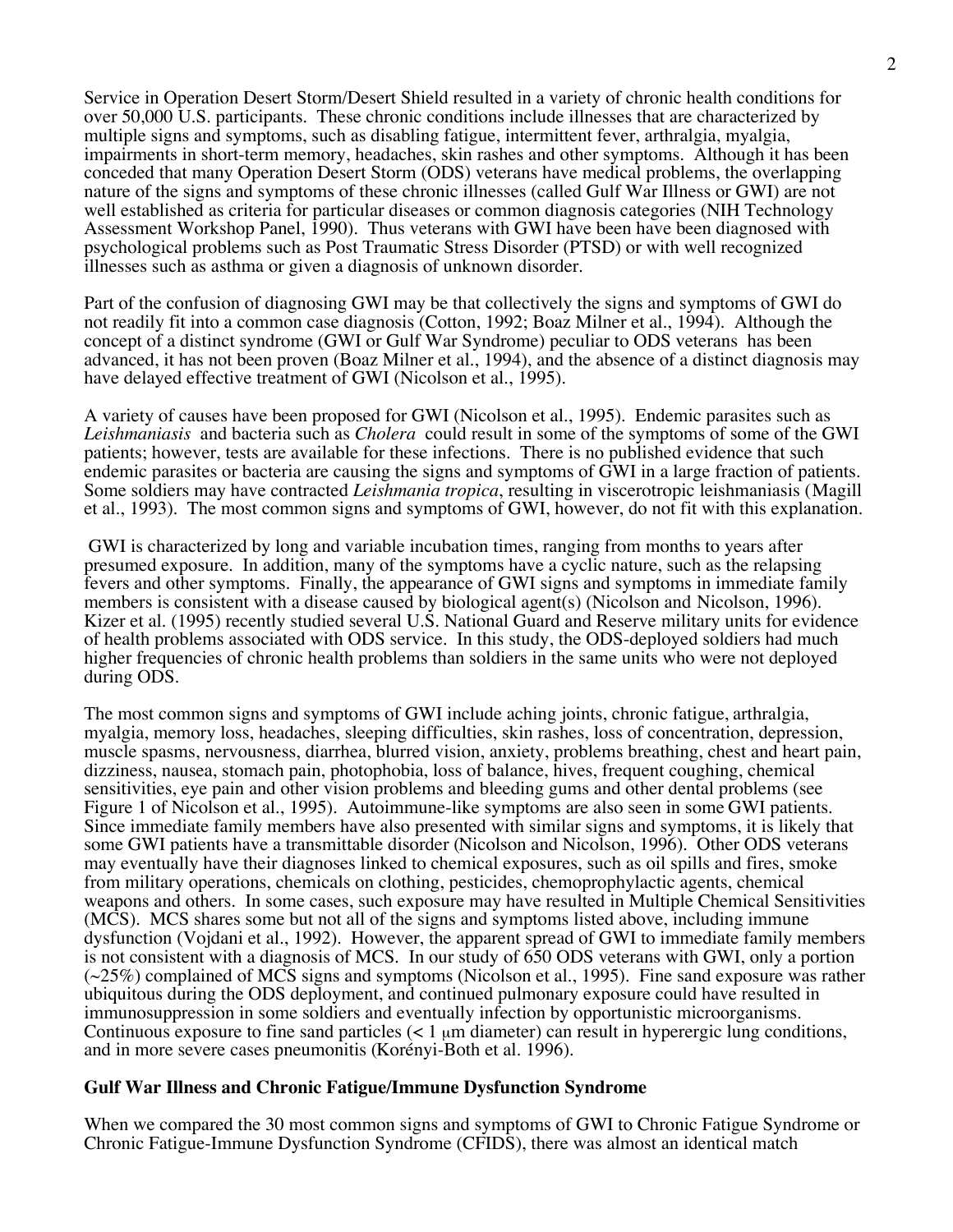(Nicolson and Nicolson, 1996). Others have also noticed that the symptomology of GWI and CFIDS are similar (Schmidt and Blanck, 1995). CFIDS is primarily characterized by persistent or relapsing, debilitating fatigue or easy fatigability in a person who has no previous history of similar symptoms, that does not resolve with rest and is severe enough to reduce or impair average daily activity below 50% of the patient's premorbid activity level. In addition to the absence of clinical conditions that could easily explain the signs and symptoms, such as malignancies or autoimmune diseases, patients present with mild fever, sore throat, arthralgia, myalgia, generalized muscle weakness, headaches, painful lymph nodes, sleep difficulties, memory loss, photophobia, confusion, transient visual scotomata, irritability and depression (Holmes et al., 1988). Thus the signs of CFIDS and GWI are very similar, indicating that GWI is not a separate syndrome (Nicolson and Nicolson, 1996).

GWI could be caused by host responses to chronic infections, resulting in cytokine production and the signs and symptoms commonly found in GWI and CFIDS patients (Nicolson and Nicolson, 1996). Alternatively, the CFIDS signs and symptoms could be caused by chemical insults (Vojdani et al. 1992). We previously suggested that most of the GWI-CFIDS signs and symptoms could be explained by chronic pathogenic mycoplasma infections (Nicolson and Nicolson, 1995). Most mycoplasma infections, however, produce diseases limited to particular tissue sites or organs, such as urinary or respiratory tracts. Mycoplasmal infections can progress to involve other organs and tissues, and CNS disorders or other pathologies are not uncommon. Moreover, mycoplasmal infections can cause the chronic fatigue and other symptoms of GWI. The responses of GWI patients to antibiotics, such as doxycycline, that are effective against mycoplasmal infections, suggested that such infections could be involved in at least a portion of GWI (Nicolson and Nicolson, 1995).

To determine microorganism infections blood is a good specimen for analysis. Mycoplasmas are not easily detected in blood but can be identified by a technique that we developed called Gene Tracking (Rosenberg-Nicolson and Nicolson, 1992; Nicolson and Nicolson, 1993; 1994; Nicolson et al., 1995). This technique can reveal the mycoplasma nucleic acid by a gene hybridization procedure even if it is tightly complexed with nucleoproteins and present inside cells where detection is difficult by more standard procedures, such as polymerase chain reaction. To demonstrate that microorganisms such as mycoplasmas are present in patients with GWI we initiated an investigation of their blood for the presence of this type of infection. Thus Gene Tracking was employed to confirm the presence of mycoplasma DNA sequences in GWI patients' leukocytes.

#### **METHODS**

Blood was obtained from control and GWI patients and Blood Disclosure and Gulf War Illness Survey forms were completed before blood was accepted. Samples were coded, and clinical information from the Gulf War Survey form was entered for future analysis. Blood was drawn into citrated tubes, mixed and shipped to Houston by overnight courier, and allowed to settle overnight at 4°C. The blood (20 cc) was remixed before adding 10 ml of phosphate-buffered saline (PBS) and underlayering with Histopaque 1077 (Sigma, St. Louis, MO). After centrifugation for 30 min at 400 x g, the opaque interface containing the white cell fraction was removed by pipet to a new tube, phosphate-buffered saline (PBS) was added, and the cell suspension was washed by centrifugation for 10 min at 250 x g. The pellet was suspended in 5 ml of RSB buffer  $(0.01 \text{ M NaCl}, 0.0015 \text{ M MgCl}_2, 0.01 \text{ M Tris-HCl}, \text{pH}$ 7.4) by vortexing, and an aliquot ( $\sim$ 2 x 10<sup>5</sup> leukocytes) removed prior to incubation for 10 min at room temperature to remove remaining erythrocytes by osmotic lysis. The mixture was then centrifuged for 10 min at 1,000 x g, and the cell pellet was vortexed in 5 ml of RSB containing 0.04% NP-40 and centrifuged again for 10 min at 1,000 x g. The nuclear pellet was resuspended in 1 ml of K buffer (0.06 M KCl, 0.015 M NaCl, 0.01 M MgCl<sub>2</sub>, 1 mM CaCl<sub>2</sub>, 0.015 M Tris-HCl, pH 7.5) containing 20% glycerol. Six nucleoprotein complex (NPC) fractions from leukocyte nuclei of GWI patients were prepared (Fig. 1). Using this procedure the mycoplasma inside cells will fractionate with nuclei. The nuclei were digested with *Msp*I in K buffer, and the nucleoprotein complex (NPC) fractions S1, M1, S2, M2, 0.1K and R were generated as described elsewhere (Nicolson and Nicolson, 1993; 1994).

After native low ionic strength electrophoresis of the six NPC fractions isolated from the blood leukocytes of GWI patients, the separated NPC fractions were transferred to Nytran for DNA hybridization analysis (Fig. 1). After Nytran transfer, the partially purified NPC were probed with a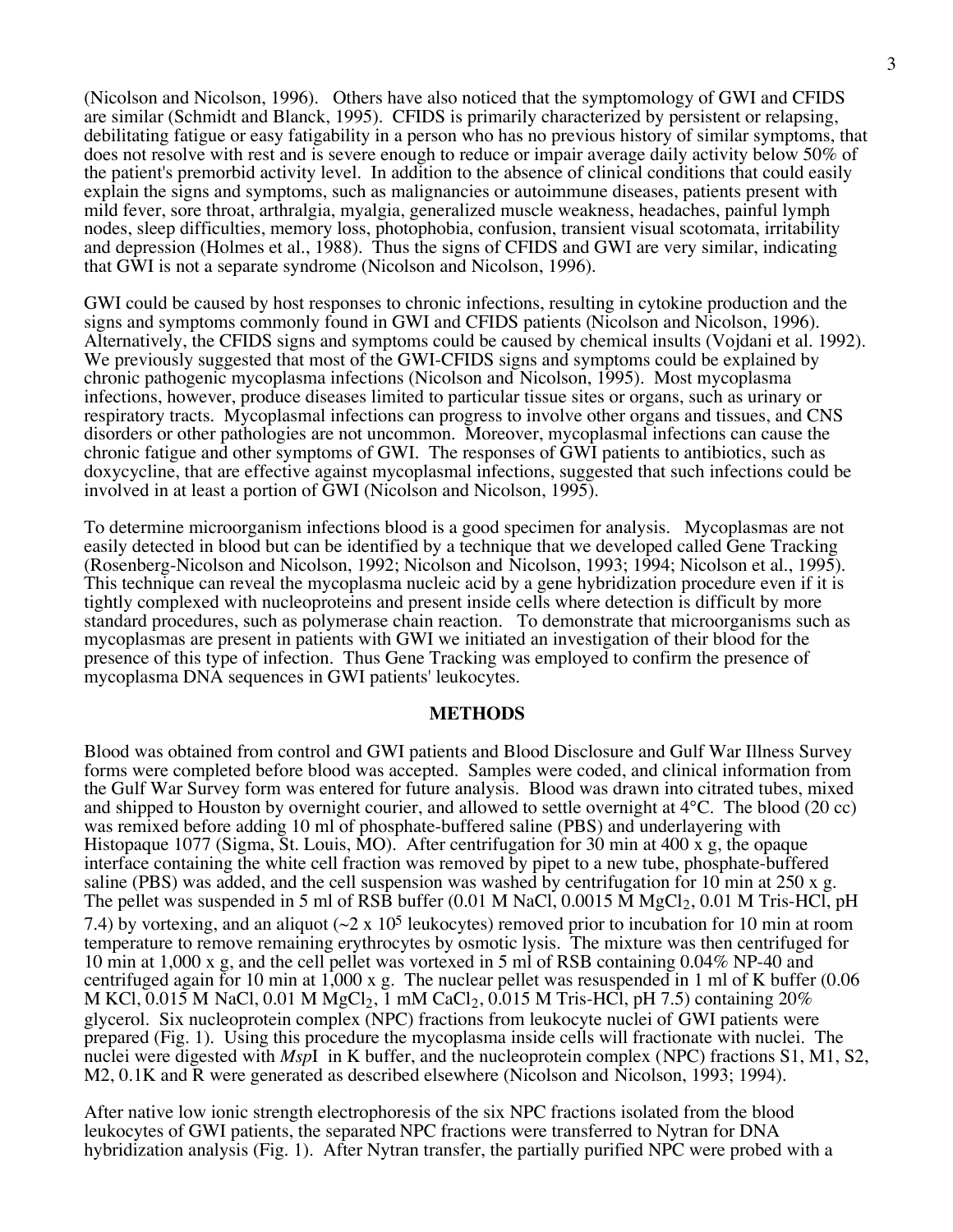mycoplasma-specific probe (see Fig. 2, Gene Tracking blot for mycoplasma-specific gene sequences). The mycoplasma-specific probe was generated from cDNA generously supplied by Dr. Joel Baseman (University of Texas Health Science Center, San Antonio). Mycoplasma-specific probes were generated from *M. fermentans* (incognitus strain), *M. genitalium,* and *M. orale*. Control cDNAs included probes from *A. laidwaii*, a related organism not known as a human pathogen.

#### **RESULTS**

### **Mycoplasmal infections in GWI patients**

We used mycoplasma-specific gene probes to determine the presence of mycoplasma gene sequences in the NPC fractions obtained from the leukocytes of GWI patients (n=30) and normal healthy controls (n=21). The Gene Tracking results confirmed that approximately one-half of the GWI patients (14/30) had mycoplasmal infections from the positive mycoplasma gene hybridization signal in the isolated NPC fractions from their blood leukocytes (Fig. 1); whereas none of the normal controls (0/21) contained mycoplasma gene sequences in their leukocyte NPC fractions (data not shown). This assay uses specific mycoplasma DNAs as a positive control. Using hybridization probes for *M. fermentans* (incognitus strain), *M. genitalium, A. laidwaii,* and other mycoplasmas we have been able to confirm that the majority of the mycoplasma-positive patients  $(\sim 65\%)$  had only one type of infection, M. *fermentans* (incognitus strain).

When mycoplasmal infections were detected, specific treatment suggestions were made to primary care physicians who then evaluated each case and reported their findings. All medical records and test results were kept coded. Since pathogenic invasive mycoplasmas, such as *M. fermentans* (incognitus) or *M. penetrans,* should be treatable with multiple courses of antibiotics, such as doxycycline (200 mg/d) (Lo et al., 1991; Nicolson and Nicolson, 1995) or other antibiotics (ciprofloxacin, azithromycin), specific recommendations were made for each mycoplasma-positive patient. As shown in the next section, a nonscientific sample of ODS veterans with evidence of mycoplasmal infections can be successfully treated. Of the 14/30 patients that were mycoplasma-positive, 11/14 completely recovered after multiple cycles of antibiotics and 3/14 are still undergoing therapy and continuing on antibiotics. Four of the patients that completely recovered after cycles of antibiotic therapy were retested for the presence of mycoplasma gene sequences in their blood leukocytes and were negative for the presence of mycoplasmal gene sequences.

#### **Gulf War Illness Case Descriptions and Treatment Outcomes**

**Subject A.** A 37 year-old U.S. Navy officer in the SEAL Units of the 5th Special Forces was deployed as part of a Joint Special Operations unit into Iraq. Within 9 months after his return to the U.S. he presented with chronic fatigue, skin rashes, diarrhea, headaches, aching joints, muscle pain, fevers, sleep problems, nausea, severe vision problems, vomiting and lost 45 lbs. His illness was worse after flying, diving and physical extreme activity. Using Gene Tracking he tested Positive for *M. fermentans* (incognitus strain) and was placed on doxycycline (6 wk, 200 mg/d) therapy. He completely recovered after four cycles of doxycycline therapy.

**Subject B.** A 36 year-old U.S. Air Force officer, attached to the 5th Special Forces, was deployed at King Kahlad Military City during Operation Desert Storm. He was exposed to SCUD (SS-1) missile attacks during the ground offensive. Within 6 months after his return to the U.S. he presented with chronic fatigue, skin rashes, diarrhea, headaches, aching joints, muscle pain, fevers, sleep problems, vision problems, nausea, memory loss and stomach pain. Using Gene Tracking he tested Positive for *Mycoplasma genitalium* and was placed on doxycycline (6 wk, 200 mg/d) therapy. He recovered after two cycles of doxycycline, but he still relapses occasionally, especially after flying.

**Subjects C and D.** A 48 year-old U.S. Marine Corps officer, attached to the Central Command Staff, was deployed in Saudi Arabia at ODS Central Command Headquarters. He examined SCUD (SS-1) missile impact sites. Within 10 months after his return to the U.S. he presented with chronic fatigue, skin rashes, diarrhea, headaches, aching joints, muscle pain, fevers, sleep problems, nausea, vision problems, memory loss and dental problems. Within 28 months after his return his wife became ill with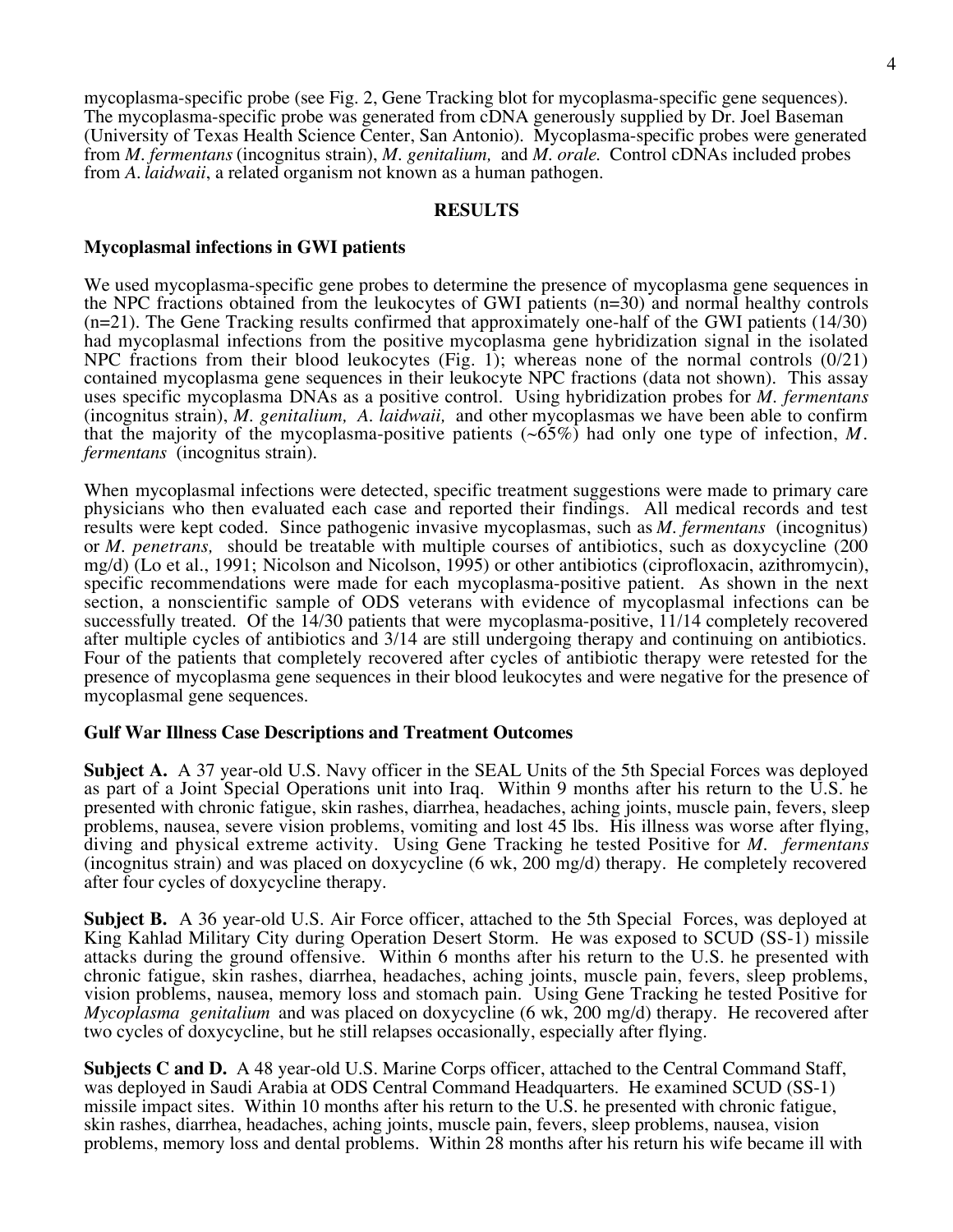similar symptoms. Using Gene Tracking both tested Positive for *Mycoplasma fermentans* (incognitus strain) and both were placed on doxycycline (6 wk, 100-200 mg/d) therapy. After two cycles of doxycycline, he completely recovered and his wife is recovering, but still relapses with GWI.

**Subject E.** A 30 year-old female U.S. Army officer in a Nuclear Biological Chemical (NBC) Unit attached to the 101st Airborne Division was deployed at various locations in Iraq, including suspected NBC and SCUD attacks. Within 6 months after her return to U.S. she presented with chronic fatigue, skin rashes, diarrhea, headaches, aching joints, muscle pain, loss of mobility, fevers, sleep problems, nausea, vision problems, MCS, vomiting and menstrual problems. She required constant sleep, and eventually left the military. Using Gene Tracking she tested Positive for *Mycoplasma fermentans* (incognitus strain) and was placed on doxycycline (6 wk, 200 then 100 mg/d) therapy. After 3 cycles of antibiotic therapy, she fully recovered and has only occasionally a few of the signs and symptoms.

**Subjects F, G and H.** A 36 year-old U.S. Army officer in the 101st Airborne Division was deployed in Iraq near Base Cobra. Within 16 months after his return to U.S. he presented with chronic fatigue, skin rashes, diarrhea, headaches, hearing problems, aching joints, muscle pain, fevers, sleep problems, vision problems, nausea and short term memory loss. Within 24 months his 32 year-old spouse became sick with similar symptoms, including extreme uterine swelling. Their 7 year-old child also had similar symptoms and failed to gain weight. Using Gene Tracking the entire family tested positive for *Mycoplasma* species, and the adults were placed on doxycycline (6 wk, 200 then 100 mg/d). The child was also placed on doxycycline (6 wk, 50 mg/d) therapy. After six cycles of doxycycline, he completely recovered; his spouse is almost completely recovered. The child completely recovered after 4 cycles of antibiotic therapy and is now gaining weight normally.

**Subjects I and J.** A 53 year old retired U.S. Army officer present in the Persian Gulf as part of the press corps visited various sites in Saudi Arabia and Kuwait, including SCUD impact sites. Within 24 months after his return to the U.S. he presented with chronic fatigue, skin rashes, memory loss, aching joints, muscle pain, fevers, sleep problems, vision problems, diarrhea, headaches and dental problems. Within 12 months after his return his significant other presented with chronic fatigue, severe joint pain, muscle pain, memory loss, vomiting, headaches, menstrual problems, bloating and sleep problems. Using Gene Tracking both tested positive for *Mycoplasma* species, and they were placed on doxycycline (6 wk, 200 then 100 mg/d). After three cycles of doxycycline, he is completely recovered; she is also almost completely recovered but occasionally relapses.

**Subject K.** A 29 year-old female U.S. Army soldier in an infantry unit was deployed at various locations in Iraq and Kuwait and was in contact with human corpses. Within 12 months after her return to the U.S. she presented with chronic fatigue, skin rashes, diarrhea, headaches, memory loss, fevers, coughing, heart pain, hair loss, vertigo, dental problems, menstrual problems, aching joints, muscle pain, fevers, sleep problems, nausea severe vision problems and bleeding gums. Within 24 months she was partially paralyzed and required a wheelchair. She was also on oxygen. Using Gene Tracking she tested positive for *M. fermentans* incognitus and was placed on ciprofloxacin (6 wk, 500 mg/d). She attempted to take doxycycline, but her MCS prevented continuing on this antibiotic. After three cycles of ciprofloxacin, she is improving, but not yet fully recovered.

#### **DISCUSSION**

Our hypothesis is that a large subset of soldiers with GWI, a CFIDS-like condition, have mycoplasmal infections that can be diagnosed and successfully treated. In our limited sample, we found that approximately one-half of the GWI patients and their immediate family members that have similar GWI-CFIDS signs and symptoms show evidence of mycoplasmal infections. In the GWI-CFIDS patients that tested positive, antibiotic therapy was almost always successful in elleviating most if not all of the CFIDS signs and symptoms, and these patients completely recovered. When some (n=4) of the recovered patients who were free of the CFIDS signs and symptoms were retested for mycoplasma gene sequences in their blood, they were found to be negative. We previously found that in 73 ODS veterans who had most of the usual GWI-CFIDS signs and symptoms found here, 55 had good responses with doxycycline therapy, and after multiple courses of antibiotic eventually recovered (Nicolson and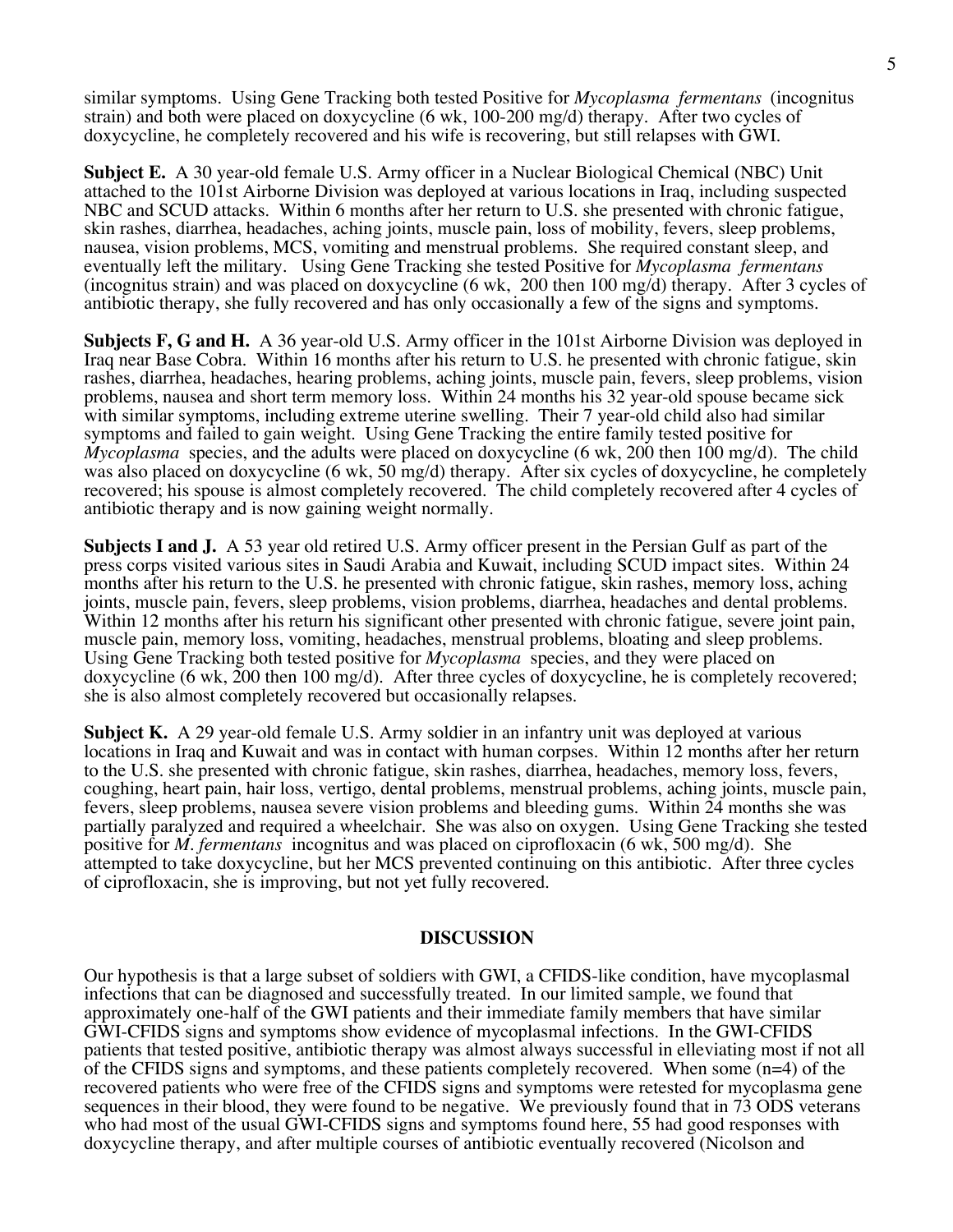Nicolson, 1995). Unfortunately, in almost all of these GWI-CFIDS patients the diagnostic tests to demonstrate whether they were mycoplasma-positive or not were not available. With the availability of sensitive mycoplasma tests, it should now be possible to confirm that GWI-CFIDS patients have mycoplasmal infections in their blood and recommend appropriate therapy.

We could only detect mycoplasmal infections in approximately one-half of the GWI-CFIDS patients tested. The remaining patients could have other chronic infections, or their CFIDS signs and symptoms could be due to other causes, such as chemical exposures (Vojdani et al., 1992). Thus there is no simple explanation for GWI-CFIDS; it appears to be the result of multiple causes, as was previously discussed by Nicolson et al. (1995).

The presence of mycoplasmal infections in GWI-CFIDS patients and their responses to doxycycline and other antibiotics that are effective against mycoplasmal infections suggests that at least some of the CFIDS patients that did not serve in the Persian Gulf during ODS may have treatable mycoplasmal infections. We have begun to examine this possibility, and our initial findings are that a subset of CFIDS patients with no relationship to ODS have mycoplasmal infections and respond similar to the mycoplasma-positive GWI-CFIDS patients to antibiotics such as doxycycline (unpublished observations).

We are currently developing additional diagnostic tests (polymerase chain reaction) to detect the presence of different species of invasive mycoplasmas that could be used to aid physicians in the diagnosis and treatment of veterans with GWI-CFIDS and civilians with CFIDS. We hope to extend this to a blinded crossover controlled treatment trial involving two antibiotics and placebo to determine the effectiveness of various antibiotics in the treatment of GWI-CFIDS.

### **REFERENCES**

- BELL, D.S. (1994) "Chronic fatigue syndrome update." Postgrad. Med. 96:73-81.
- BOAZ MILNER, I., AXELROD, B.N., PASQUANTONIA, J. and SILANPAA, M. (1994) "Is there a Gulf War Syndrome?" JAMA 271:661.
- COTTON, P. (1992). "Gulf War symptoms remain puzzling." JAMA 268:2619.
- HOLMES GP, KAPLAN JE, GANTZ NM, *et al.* (1988) "Chronic Fatigue Syndrome: A working case definition." Ann. Int. Med. 108:387-389.
- KIZER, K.W., JOSEPH, S. and RANKIN, J.T. (1995) "Unexplained illness among Persian Gulf War vetrans in an Air National Guard unit: preliminary report--August 1990-March 1995." Morb.
- KORÉNYI-BOTH, A.L., KORÉNYI-BOTH, A.L. AND JUNCER, D.J. (1996) "Al Eskan Disease--Persian Gulf Syndrome." Military Med., in press.
- LO, S.-C., BUCHHOLZ, C.L., WEAR, D.J., *et al.* (1991) "Histopathology and doxycycline treatment in a previously healthy non-AIDS patient systemically infected by *Mycoplasma fermentans* (incognitus strain)." Mod. Pathol. 6:750-754.
- MAGILL, A.J., GROGL, M., FASSER, R.A., WELLINGTON, S., and OSTER, C.N. (1993) "Viscerotropic leishmaniasis caused by *Leishmania tropica* in soldiers returning from Operation Desert Storm." New Engl. J. Med. 328:1383-1387.
- NICOLSON, G.L. and NICOLSON, N.L. (1993) "Nucleoprotein complexes from metastatic cells containing oncogenes and tissue-specific genes: A novel method to track genes associated with specific nucleoproteins." Cancer Detect. Prev. 18:31-42.
- NICOLSON, G.L. and NICOLSON, N.L. (1995) "Doxycycline treatment and Desert Storm." JAMA 273:618-619.
- NICOLSON, G.L. and NICOLSON, N.L. (1996) "Chronic Fatigue Illness and Operation Desert Storm." J. Occup. Environ. Med. 38:14-16.
- NICOLSON, G.L., HYMAN, E., KORÉNYI-BOTH, A., LOPEZ, D.A., NICOLSON, N.L., REA, W., URNOVITZ, H. (1995) "Progress on Persian Gulf War Illnesses-Reality and hypotheses." Int. J. Occup. Med. Tox. 4:365-370.
- NICOLSON, G.L., TALPAZ, M. and NICOLSON, N.L. (1995) "Interferon- $\alpha$  directly inhibits DNA polymerase activity in isolated chromatin nucleoprotein complexes: correlation with IFN- $\alpha$ treatment outcome in patients with chronic myelogenous leukemia." Gene 159:105-111.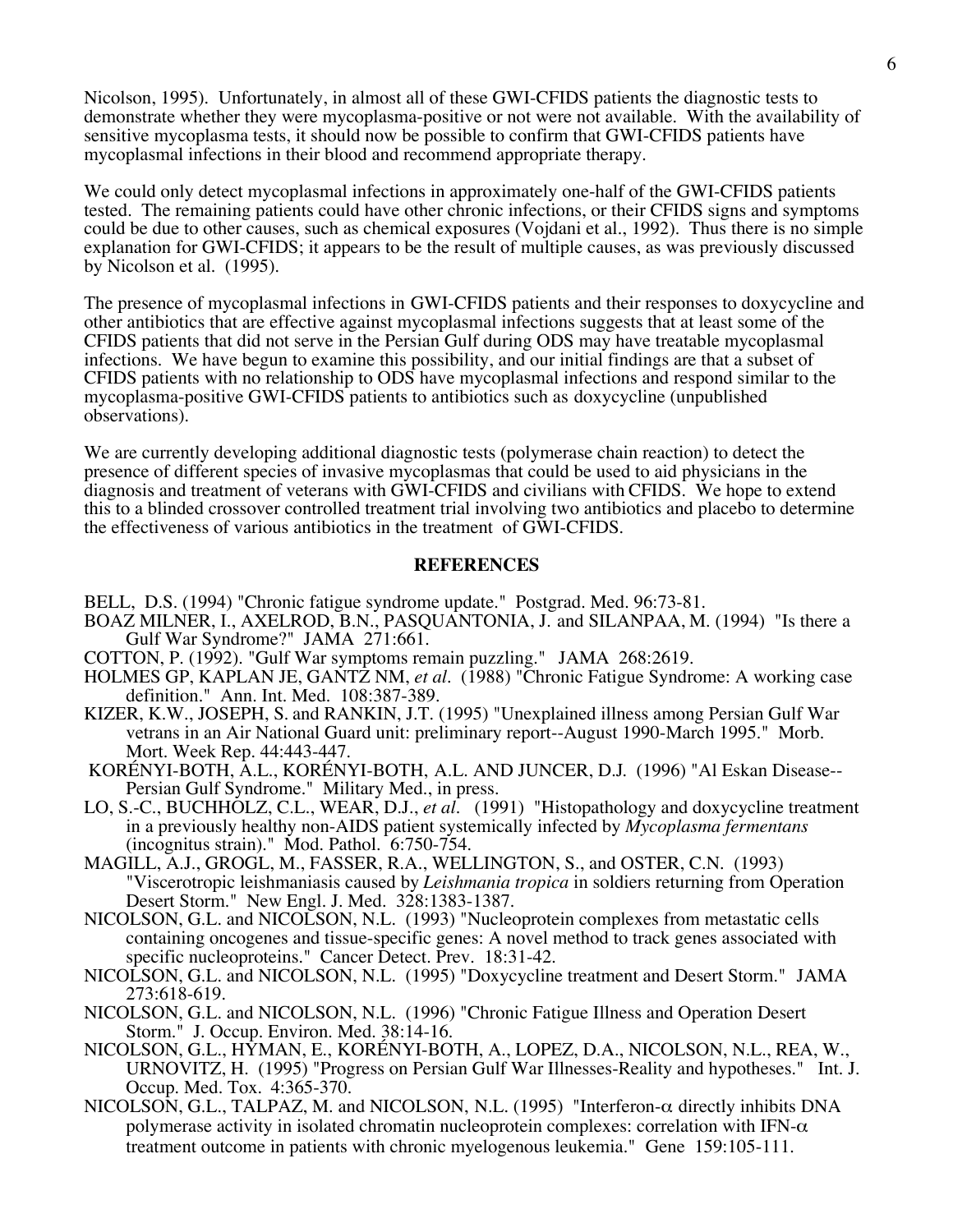- NICOLSON, N.L. and NICOLSON, G.L. (1994) "The isolation, purification and analysis of specific gene-containing nucleoproteins and nucleoprotein complexes." Meth. Mol. Genet. 5:281-298.
- NIH Technology Assessment Workshop Panel (1990). "The Persian Gulf Experience and Health." JAMA 272:391-396.
- ROSENBERG-NICOLSON, N.L. and NICOLSON, G.L. (1992) Nucleoprotein complexes released from large-cell lymphoma nuclei that contain the *abl* oncogene and RNA and DNA polymerase and RNA primase activities. J. Cell. Biochem. 50:43-52.

SCHMIDT, P. and BLANCK, R.M. (1995) "Gulf War Syndrome and CFS." CFIDS Chron. 8:25-27. SHAFRAN, S. (1991) "The chronic fatigue syndrome."Amer. J. Med. 90:730-739.

VOJDANI, A., GHONEUM, M., and BRAUTBAR, N. (1992) "Immune alteration associated with exposure to toxic chemicals." Toxicol. Ind. Health 8:239-254.